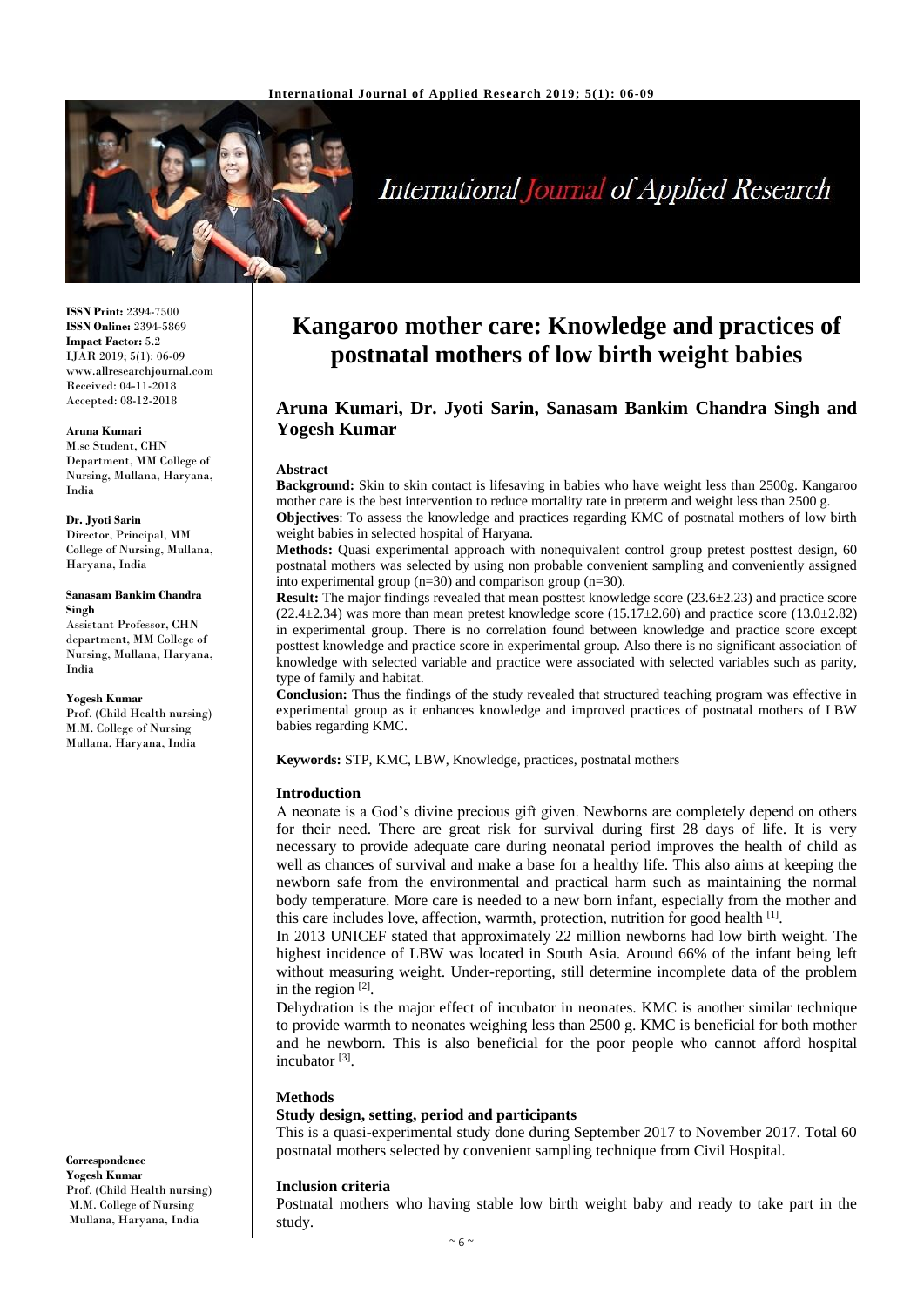#### **Exclusion criteria**

Postnatal mothers who have attended previous teaching program regarding KMC.

The reliability co-efficient for the structured knowledge questionnaire was calculated by using Kuder Richardson (0.68) and reliability of structured practices questionnaire was calculated by inter-rater (0.76) which found reliable.

### **Questionnaire**

Structured knowledge and practices questionnaire were used for data collection.

**Results**

**Table 1.1:** Chi-Square Showing Comparison of the Experimental and Comparison Group in terms of Selected Variables of Postnatal Mothers N=60

| Sr. No | <b>Selected Variables</b>          | <b>Experimental Group (n=30)</b> | Comparison Group (n=30)                              | $\chi^2$ | df | p Value              |  |  |  |
|--------|------------------------------------|----------------------------------|------------------------------------------------------|----------|----|----------------------|--|--|--|
|        | Age in years                       |                                  |                                                      |          |    |                      |  |  |  |
| 1.2    | 18-22                              | 9(30)                            | 6(20)                                                |          |    |                      |  |  |  |
| 1.3    | $23 - 27$                          | 6(20)                            | 6(20)                                                | 2.08     | 3  | $0.55$ <sup>NS</sup> |  |  |  |
| 1.4    | 28-32                              | 9(30)                            | 14(47)                                               |          |    |                      |  |  |  |
| 1.5    | 33-37                              | 6(20)                            | 4(13)                                                |          |    |                      |  |  |  |
| 2.     |                                    | <b>Habitat</b>                   |                                                      |          |    |                      |  |  |  |
| 2.1    | Rural                              | 17(57)                           | 19(63)                                               | 0.27     | 1  | 0.59 <sup>NS</sup>   |  |  |  |
| 2.2    | Urban                              | 13(43)                           | 11(37)                                               |          |    |                      |  |  |  |
| 3.     | <b>Type of family</b>              |                                  |                                                      |          |    |                      |  |  |  |
| 3.1    | Nuclear                            | 17(57)                           | 13(43)                                               |          |    |                      |  |  |  |
| 3.2    | Joint                              | 11(37)                           | 12(40)                                               | 1.86     | 2  | 0.39 <sup>NS</sup>   |  |  |  |
| 3.3    | Extended                           | 2(7)                             | 5(17)                                                |          |    |                      |  |  |  |
| 4.     | Parity                             |                                  |                                                      |          |    |                      |  |  |  |
| 4.1    | Primipara                          | 16(53)                           | 18(60)                                               | 0.27     | 1  | 0.60 <sup>NS</sup>   |  |  |  |
| 4.2    | Multipara                          | 14(47)                           | 12(40)                                               |          |    |                      |  |  |  |
| 2(1)   | $2.04 \pm 0.02$ $\pm 0.0 \pm 0.03$ | $7.01 \quad 2(4)$                | $(0.40) * 0$ ; $C = (0.60)$ NS M $(0.40)$ + $(0.80)$ |          |    |                      |  |  |  |

 $\chi^2$  (1) = 3.84,  $\chi^2$  (2) = 5.99  $\chi^2$ (3) = 7.81,  $\chi^2$ (4) = (9.48) \*Significant (p≤.05)<sup>NS</sup> Non-significant (p≤0.05)

The data presented in Table 1.1 shows that one third 27-31 9(30%) of postnatal mothers in experimental and less than half 14(47%) of postnatal mothers in comparison group were in age group 27-31. More than half 17(57%) of the postnatal mothers in experimental group and in comparison group19 (63%) were having the rural habitat and More than half  $17(57%)$  of the postnatal mothers in experimental group and less than half 13(43%) of postnatal mothers in comparison group were from nuclear family. In both groups more than half of the mothers were primipara 16(53%) and 18(60%).

Chi-square test was applied to compare the experimental and comparison group in terms of selected variables and results were found non-significant ( $p = > 0.05$ ) at 0.05 level of significance which illustrate that both group were homogenous.

**Table 1.2:** Mean, Mean Difference, Standard Error of Mean Difference and 't' value of Mean Pretest and Post Test Knowledge Score of Postnatal Mothers Experimental and Comparison Group N=60

| Group                                                                                       | Mean  | Mp   | SEMD | 't' value | df | p value     |  |  |  |  |
|---------------------------------------------------------------------------------------------|-------|------|------|-----------|----|-------------|--|--|--|--|
| Experimental $(n=30)$                                                                       |       |      |      |           |    |             |  |  |  |  |
| Pre test                                                                                    | 15.17 |      |      |           |    |             |  |  |  |  |
| Post test                                                                                   | 23.43 | 8.26 | 0.63 | 13.07     | 29 | $0.01*$     |  |  |  |  |
| Comparison $(n=30)$                                                                         |       |      |      |           |    |             |  |  |  |  |
| Pre test                                                                                    | 13.80 |      |      |           |    |             |  |  |  |  |
| Post test                                                                                   | 14.33 | 0.57 | 0.32 | 1.66      | 29 | $0.12^{NS}$ |  |  |  |  |
| *Significant ( $p \le 0.05$ ) df (29) = 2.04 <sup>NS</sup> Non significant ( $p \ge 0.05$ ) |       |      |      |           |    |             |  |  |  |  |

The data presented in table 1.2 reveals that in experimental group the computed t value was found to be statistically significant at 0.05 level of significance as compare to comparison group.

**Table 1.3:** Mean, Mean Difference, Standard Deviation of Difference, Standard Error of Mean Difference and 't' value of Mean Pretest and Post Test Practices Score of Postnatal Mothers within Experimental and Comparison Group N=60

| <b>Mean</b>                | Mn   | SEMD | 't' value | df | <b>p</b> value |  |  |  |  |
|----------------------------|------|------|-----------|----|----------------|--|--|--|--|
| Experimental $(n=30)$      |      |      |           |    |                |  |  |  |  |
| 13.73                      |      |      |           |    |                |  |  |  |  |
| 22.37                      | 8.63 | 0.68 | 12.65     | 29 | $0.00*$        |  |  |  |  |
| <b>Comparison</b> $(n=30)$ |      |      |           |    |                |  |  |  |  |
| 13.40                      |      |      |           |    |                |  |  |  |  |
| 12.83                      | 0.56 | 0.37 | 1.50      | 29 | 0.14           |  |  |  |  |
|                            |      |      |           |    |                |  |  |  |  |

\*Significant (p≤0.05) df (29) = 2.04<sup>NS</sup> Non significant (p≥0.05)

Table 1.3 revealed that in Experimental group the computed 't' value was found to be statistically significant at 0.05 level of significance as compare to comparison group.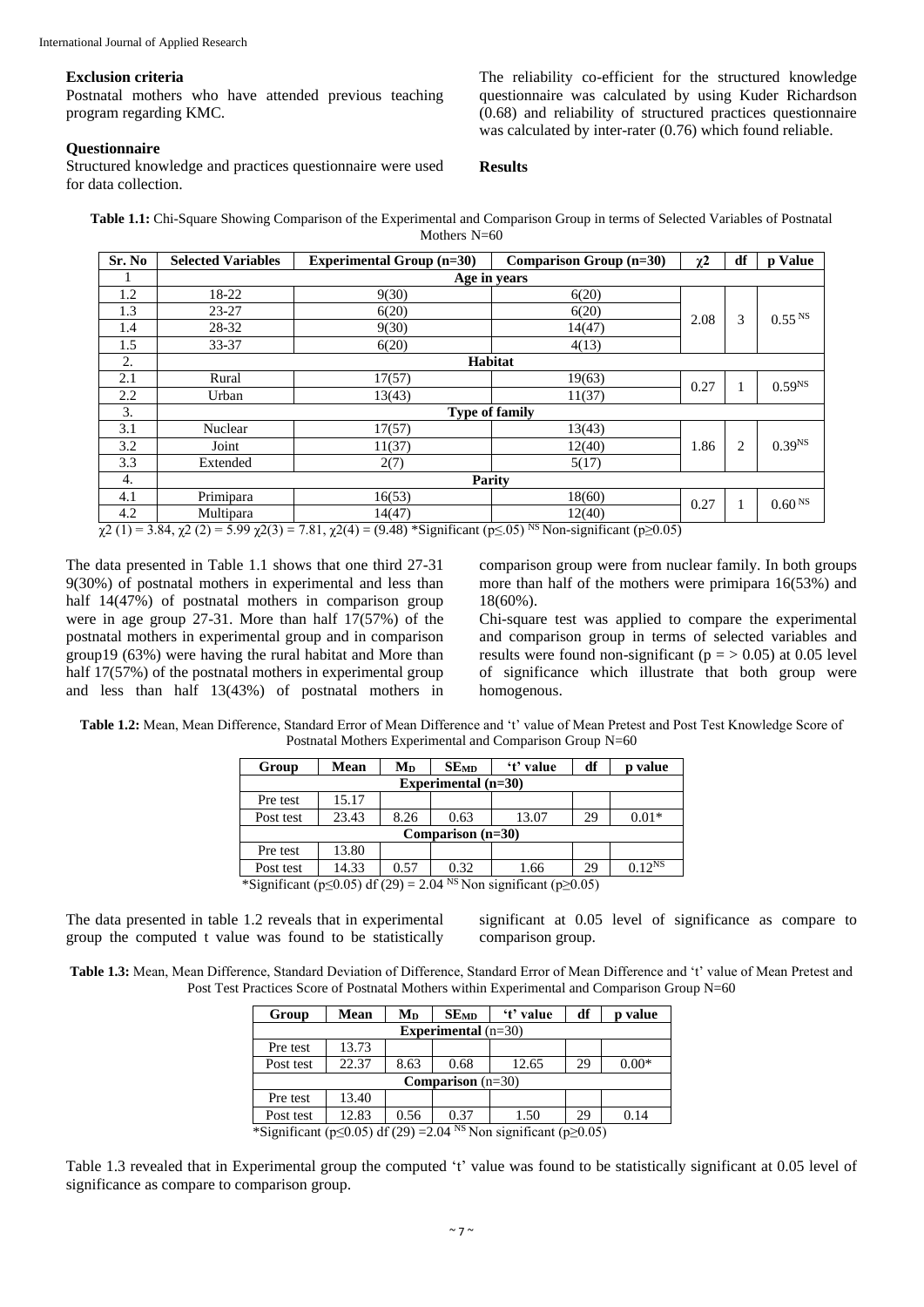Table 4.18: One way ANOVA and 't' Test value showing Association of Knowledge Score of Postnatal Mothers with Selected Variables in Experimental and Comparison group N=60

|                                                                                                                                                                                                                                                                                          | Sample characteristic | <b>Experimental group</b> |      |                     |                    | <b>Comparison group</b> |      |             |                    |  |
|------------------------------------------------------------------------------------------------------------------------------------------------------------------------------------------------------------------------------------------------------------------------------------------|-----------------------|---------------------------|------|---------------------|--------------------|-------------------------|------|-------------|--------------------|--|
| S. No.                                                                                                                                                                                                                                                                                   |                       | Mean                      | df   | F/t value           | p value            | <b>Mean</b>             | df   | $F/t$ value | p value            |  |
|                                                                                                                                                                                                                                                                                          | Age in years          |                           |      |                     |                    |                         |      |             |                    |  |
| 1.1.                                                                                                                                                                                                                                                                                     | 18-22                 | 23.89                     |      |                     |                    | 13.83                   |      |             |                    |  |
| 1.2                                                                                                                                                                                                                                                                                      | $23 - 26$             | 23.83                     | 3/26 | 1.04 <sup>f</sup>   | 0.38 <sup>NS</sup> | 14.33                   | 3/26 | 0.82        |                    |  |
| 1.3                                                                                                                                                                                                                                                                                      | 27-31                 | 22.33                     |      |                     |                    | 15.00                   |      |             | 0.49 <sup>NS</sup> |  |
| 1.4                                                                                                                                                                                                                                                                                      | $32 - 36$             | 24.00                     |      |                     |                    | 12.75                   |      |             |                    |  |
| 2.                                                                                                                                                                                                                                                                                       |                       | Habitat                   |      |                     |                    |                         |      |             |                    |  |
| 2.1                                                                                                                                                                                                                                                                                      | Rural                 | 23.71                     | 28   | $0.75$ <sup>t</sup> | 0.45 <sup>NS</sup> | 14.37                   | 28   | 0.09        | 0.92 <sup>NS</sup> |  |
| 2.2                                                                                                                                                                                                                                                                                      | Urban                 | 23.08                     |      |                     |                    | 14.27                   |      |             |                    |  |
| 3.                                                                                                                                                                                                                                                                                       |                       | <b>Type of family</b>     |      |                     |                    |                         |      |             |                    |  |
| 3.1                                                                                                                                                                                                                                                                                      | Nuclear               | 23.06                     |      |                     |                    | 14.38                   |      |             |                    |  |
| 3.2                                                                                                                                                                                                                                                                                      | Joint                 | 23.73                     | 2/27 | $0.81$ <sup>f</sup> | 0.45 <sup>NS</sup> | 13.67                   | 2/27 | 1.15        | 0.33 <sup>NS</sup> |  |
| 3.3                                                                                                                                                                                                                                                                                      | Extended              | 25.00                     |      |                     | 15.80              |                         |      |             |                    |  |
| 4.                                                                                                                                                                                                                                                                                       |                       | Parity                    |      |                     |                    |                         |      |             |                    |  |
| 4.1                                                                                                                                                                                                                                                                                      | Primipara             | 23.75                     | 28   | 0.82 <sup>t</sup>   | 0.41 <sup>NS</sup> | 14.39                   | 28   | 0.13        | $0.89^{\rm\,NS}$   |  |
| 4.2                                                                                                                                                                                                                                                                                      | Multipara             | 23.07                     |      |                     |                    | 14.25                   |      |             |                    |  |
| $*$ C $\sim$ $($ $\sim$ $($ $\sim$ $($ $\sim$ $($ $\sim$ $($ $\sim$ $($ $\sim$ $($ $\sim$ $($ $\sim$ $($ $\sim$ $($ $\sim$ $($ $\sim$ $($ $\sim$ $($ $\sim$ $\sim$ $($ $\sim$ $\sim$ $($ $\sim$ $\sim$ $($ $\sim$ $\sim$ $($ $\sim$ $\sim$ $\sim$ $\sim$ $($ $\sim$ $\sim$ $\sim$ $\sim$ |                       |                           |      |                     |                    |                         |      |             |                    |  |

\*Significant (p≤0.05)<sup>NS</sup> Non significant (p≥0.05)

't'  $(28) = 2.04$ ,  $F(3/26) = 2.98$ ,  $F(2/27) = 3.37$ 

**Table 4.20:** One way ANOVA and 't' Test value showing Association of Post Test Practices Score of Postnatal Mothers With Selected Variables in Experimental and Comparison Group N=60

| S. No. | Sample characteristic | <b>Experimental group</b> |                       |                     |                        | <b>Comparison</b> group |      |             |                    |
|--------|-----------------------|---------------------------|-----------------------|---------------------|------------------------|-------------------------|------|-------------|--------------------|
|        |                       | <b>Mean</b>               | Df                    | $F/t$ value         | <b>p</b> value         | <b>Mean</b>             | df   | $F/t$ value | p value            |
|        |                       |                           |                       | Age in years        |                        |                         |      |             |                    |
| 1.1    | 18-22                 | 12.67                     | 3/26                  | 0.62 <sup>f</sup>   | 0.60 <sup>NS</sup>     | 12.00                   | 3/26 | 1.64        | 0.20 <sup>NS</sup> |
| 1.2    | $23 - 26$             | 22.00                     |                       |                     |                        | 22.33                   |      |             |                    |
| 1.3    | 27-31                 | 23.11                     |                       |                     |                        | 21.00                   |      |             |                    |
| 1.4    | $32 - 36$             | 15.67                     |                       |                     |                        | 10.75                   |      |             |                    |
| 2.     | Habitat               |                           |                       |                     |                        |                         |      |             |                    |
| 2.1    | Rural                 | 22.12                     | 28                    | $0.66^{\mathrm{t}}$ | $0.5\overline{1^{NS}}$ | 12.53                   | 28   | 0.72        | 0.47 <sup>NS</sup> |
| 2.2    | Urban                 | 22.69                     |                       |                     |                        | 13.36                   |      |             |                    |
| 3.     |                       |                           | <b>Type of family</b> |                     |                        |                         |      |             |                    |
| 3.1    | Nuclear               | 22.12                     | 2/27                  | $0.22$ <sup>f</sup> | 0.79 <sup>NS</sup>     | 11.77                   | 2/27 | 3.16        | $0.05*$            |
| 3.2    | Joint                 | 22.64                     |                       |                     |                        | 14.42                   |      |             |                    |
| 3.3    | Extended              | 23.00                     |                       |                     |                        | 11.80                   |      |             |                    |
| 4.     | Parity                |                           |                       |                     |                        |                         |      |             |                    |
| 4.1    | Primipara             | 21.50                     | 28                    | 2.32 <sup>t</sup>   | $0.02*$                | 12.78                   | 28   | 0.12        | 0.90 <sup>NS</sup> |
| 4.2    | Multipara             | 23.36                     |                       |                     |                        | 12.92                   |      |             |                    |

\*Significant ( $p \le 0.05$ ) <sup>NS</sup> Non significant ( $p \ge 0.05$ )

't' (28) = 2.04, F(3/27)2.97, F(3/26)=2.98, F(2/27)=3.37

**Table 4.21:** Post Hoc Test Showing Mean Difference in Association of Practice of Postnatal mothers regarding KMC with Selected Variables in Comparison Group.

| Group      | <b>Selected</b><br>variables | Category           | $M_D$  | value   |
|------------|------------------------------|--------------------|--------|---------|
| Comparison | Type of<br>family            | Nuclear – Joint    | $-2.6$ | $0.02*$ |
|            |                              | Nuclear-Extended   | $-.03$ | 0.98    |
|            |                              | $Joint - Extended$ | 2.61   | 0.09    |

\*Significant ( $p \le 0.05$ ) <sup>NS</sup> Non significant ( $p \ge 0.05$ )

The data presented in Table 4.22 reveals the post hoc test showing mean difference in association of practice of postnatal mothers regarding KMC with selected variables. As type of family significantly associated with practice of postnatal mothers regarding KMC in comparison group, category joint family was having significant mean difference  $(0.02^*)$ . It shows that postnatal mothers who belongs to joint family are having more practices than those who are belongs to nuclear family.

#### **Discussion**

The Structured Teaching Program was effective in

enhancing knowledge and practices of postnatal mothers of LBW babies regarding KMC. In this study, the mean posttest knowledge score (23.43) was more than mean pretest knowledge (15.17) score of postnatal mothers of LBW babies regarding KMC with 't' value (13.07, p=0.001). These finding are consistent with the study conducted by S. Geetha, Prof. V. Hemavathy February 2015  $[4]$  as the posttest mean knowledge score (24.7) was more than mean pretest knowledge score (12.7). This shows that knowledge was enhanced regarding KMC as paired 't'test (20.8) value of the knowledge was highly significant at p<0.001 between Pretest and Posttest. The present study is also consistent with finding of Ms Mayurika Patel, Mr. Nirmal Raj <a>[5]</a> to evaluate the efficacy of health teaching program on postnatal mothers regarding KMC in terms of knowledge and practice as computed 't' value for knowledge 11.16 which shows that gain in knowledge was very high.

In the present study the mean post practice score (22.73) of postnatal mothers of LBW babies regarding KMC was higher than mean pretest practice score (13.73) with SD 2.60 which is similar to findings reported in an